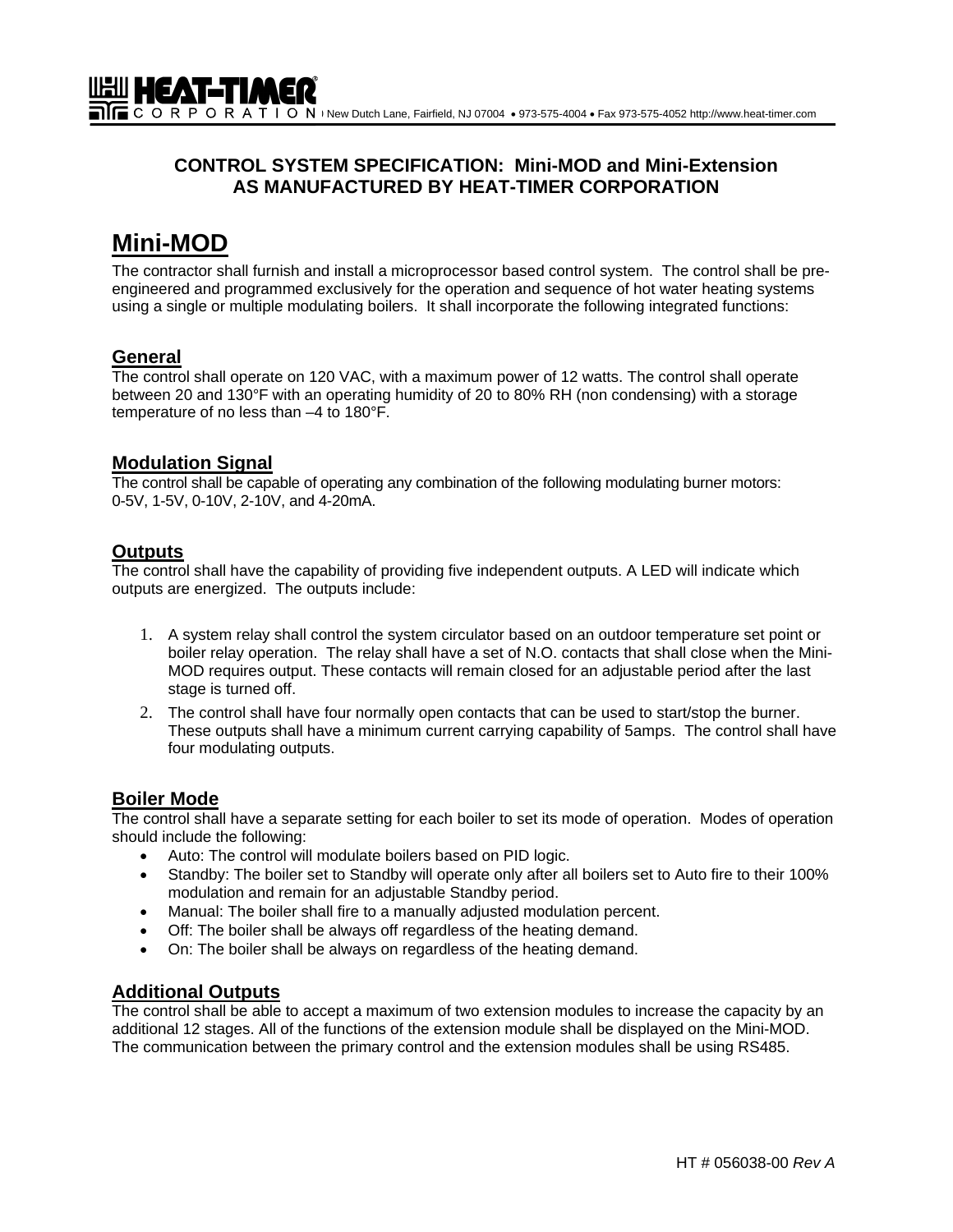# **Display**

The control shall have a graphical display capable of displaying numbers, characters, and graphics. The display shall be visible with no ambient light. All control operation information shall be available for display.

# **User Parameters**

The control shall have the following user adjustable parameters:

- **Sensor Set Point:** The control shall provide an integral sensor set point adjustment. The set point shall be adjustable in 1°F increments.
- **Ignition Start Point:** Adjustable from 1 to 50%. This setting shall determine the position of the firing rate (fully modulating) motor at the time the burner is energized or de-energized. There shall be an independent adjustment of this setting for each burner.
- **Modulation Start Point:** Adjustable from 0 to 100%. This setting shall determine the percent of modulation the previous stage must achieve before the next stage is activated. There shall be an independent adjustment of this setting for each burner.
- **Gain:** Adjustable from -10 to +10. This setting shall increase or decrease the amount of modulation based on the rate of change in system sensor reading and the set point.
- **Purge Timer:** Adjustable from 0- 10.0 minutes. This setting shall determine the delay time between a stage being energized and the beginning of modulation.
- **Lag Delay:** Adjustable from 0 to 60 minutes. The next stage in the rotation shall not be fired until the previous stage has remained in high fire for the period set by the Lag Delay.
- **Setback:** Setback shall be adjustable from 0 to 75°F. This setting shall determine the °F drop from the primary set point whenever the setback mode is activated. The setback mode shall be activated either by an external switch closure or based on a configured Day/Night Schedule.
- **Standby Timer:** Adjustable from 1 to 60 minutes. This setting shall determine the delay period that must elapse before any designated standby stages are activated. The timing sequence shall begin when all active stages reach 100% firing rate.
- **System Delay:** Adjustable from 0 to 60 minutes. This timer shall start after the last stage has turned off. The System contacts will remain energized until the time period has ended.
- **Rotation mode:** The control shall be capable of the following rotations:
	- o Manual rotation.
	- o Automatic rotation adjustable in one-hour increments from 1 hour to 60 days.
	- o Last-On
- **Parallel modulation mode:** The control shall be capable of operating stages such that all active stages modulate at the same rate.

## **Memory & Backup**

The control shall store all configuration and settings on EE Prom. In case of power failure, the control should be able to retrieve all of its latest settings.

## **Sensors**

Standard sensor inputs shall be of the thermistor type. Operating temperature range shall be minus 30° to 250°F. The control shall come complete with system and outdoor temperature sensors.

## **External Shutdown**

The control shall accept a dry contact input to shut all boiler stages down. The control shall keep any boilers being shut down in low fire for an adjustable Soft-Off Delay period before opening the limit circuit relay. The Soft-Off Delay period is adjustable from 0 to 60 seconds through.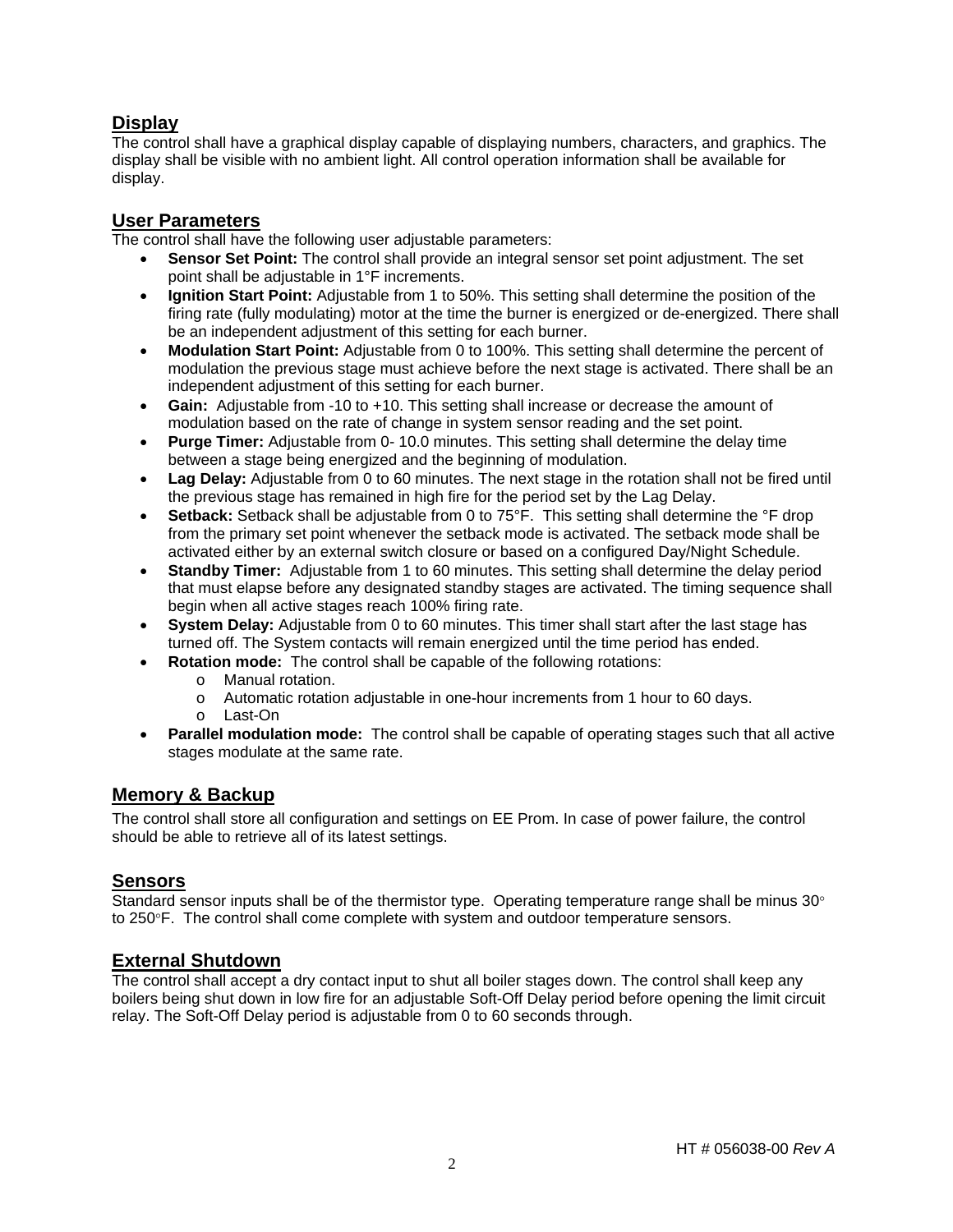## **System Prove**

The control shall be capable of accepting a dry closure type system prove input. This shall prevent any stages from activating until the contact is closed.

### **Setback**

The control shall provide an integral setback adjustment. The range of settings shall be  $0^\circ$  to -75°F. The setting selected is the degree of water temperature drop, during the night schedule or a short on the setback terminals, from the computed day water temperature.

## **Hydronic Outdoor Reset**

When Outdoor Reset is selected, the control shall be capable of resetting the temperature of heating water based on the outside temperature. All the following shall be user adjustable:

- **Reset Ratio:** The control shall provide adjustable reset ratios from 4:1 (Outdoor Temperature: Water Temperature) to 1:4
- **Offset:** The control shall provide an integral offset adjustment to parallel shift the selected reset curve. The range of settings shall be -50 $\degree$ F to 50 $\degree$ F.
- **Outdoor Cutoff:** The control shall provide an adjustable outdoor temperature cutoff with a range of 20°F to 100°F, with two additional settings, ON and OFF.
- **Minimum Water Temperature:** The control shall provide a minimum water temperature set point to limit the computed water temperature. The range of settings shall be  $70^{\circ}$ F to  $170^{\circ}$ F.
- **Maximum Water Temperature:** The control shall provide a maximum water temperature set point to limit the computed water temperature. The range of settings shall be  $90^{\circ}$ F to  $240^{\circ}$ F.

#### **Domestic Hot Water with or without Priority**

The control shall be capable of increasing the system water temperature when a domestic hot water call is initiated. In addition, it shall allow for optional priority of the domestic hot water over the heating hot water or running them both.

# **Security**

The control shall have a locking mechanism using a switch to provide security against manual tampering. The switch must be covered and inaccessible when control enclosure is protected with a lock.

#### **Summer/Winter**

An integral summer/winter option shall be provided for summer shutdown. In the summer mode the control panel will not activate the heating system. However, domestic hot water operation should be available.

#### **Time Clock**

A digital electronic time clock shall be incorporated to switch between the Normal (Day) and Save (Night) modes of operation. The Day/Night schedule shall be stored in EE Prom indefinitely.

#### **Battery**

A lithium "coin" type battery shall be included to maintain all system parameters in the event of a power failure. Storage capacity shall be 100 days.

#### **Boost (Optimum Start/Stop)**

The control shall incorporate a separate field selectable "boost" functions. During the "boost" period the hot water temperature will be elevated by the setback value above the "computed day" level.